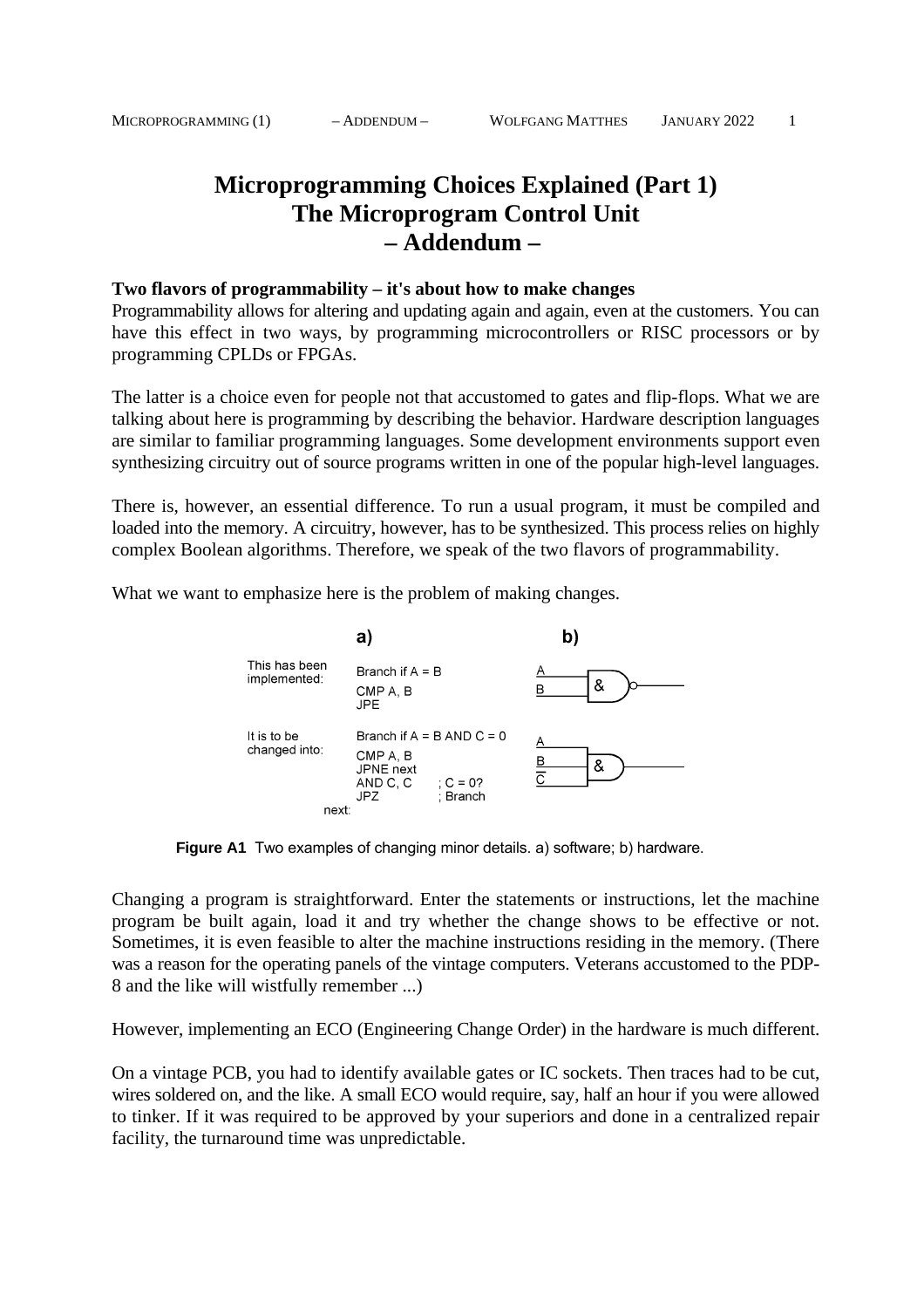MICROPROGRAMMING (1) – ADDENDUM – WOLFGANG MATTHES JANUARY 2022 2

Within an FPGA, however, you cannot simply change a gate or flip-flop. Each ECO, even the slightest, requires running the Boolean synthesis once again. When the hardware is implemented with FPGAs, it can be modified over and over.It is tempting to write the solution of the application problem as a program and to leave it to the FPGA development system to synthesize the hardware. Here, however, the intricacies of the circuit synthesis can become noticeable, especially concerning the depth of the combinational circuitry and the associated clock slowdown, not to speak of the turnaround time.

As a remedy, we try to rely less on the Boolean synthesis and to increase the share of usual programming, in other words, solving the problems by natural intelligence and cunning.

We see microprogramming as a fundamental principle to achieve this objective. This way, we may build simple hardware platforms and solve the application tasks mainly by usual programming. (For a principal alternative, I refer to my CC article [7] and my web page *realcomputerarchitecture.com*.)

It is comparatively easy to design and debug such circuitry. The complexity of the solution of the application problemis not in the hardware but a memory content. Microprogramming brings usual programming down to the register transfer level. Thus we may be able to eliminate most design flaws and bring in most updates by programming instead of Boolean synthesis.



**Figure A2** An application problem has been solved by hardware-software codesign. The engineer has written a program; the development system has synthesized a circuit to program an FPGA.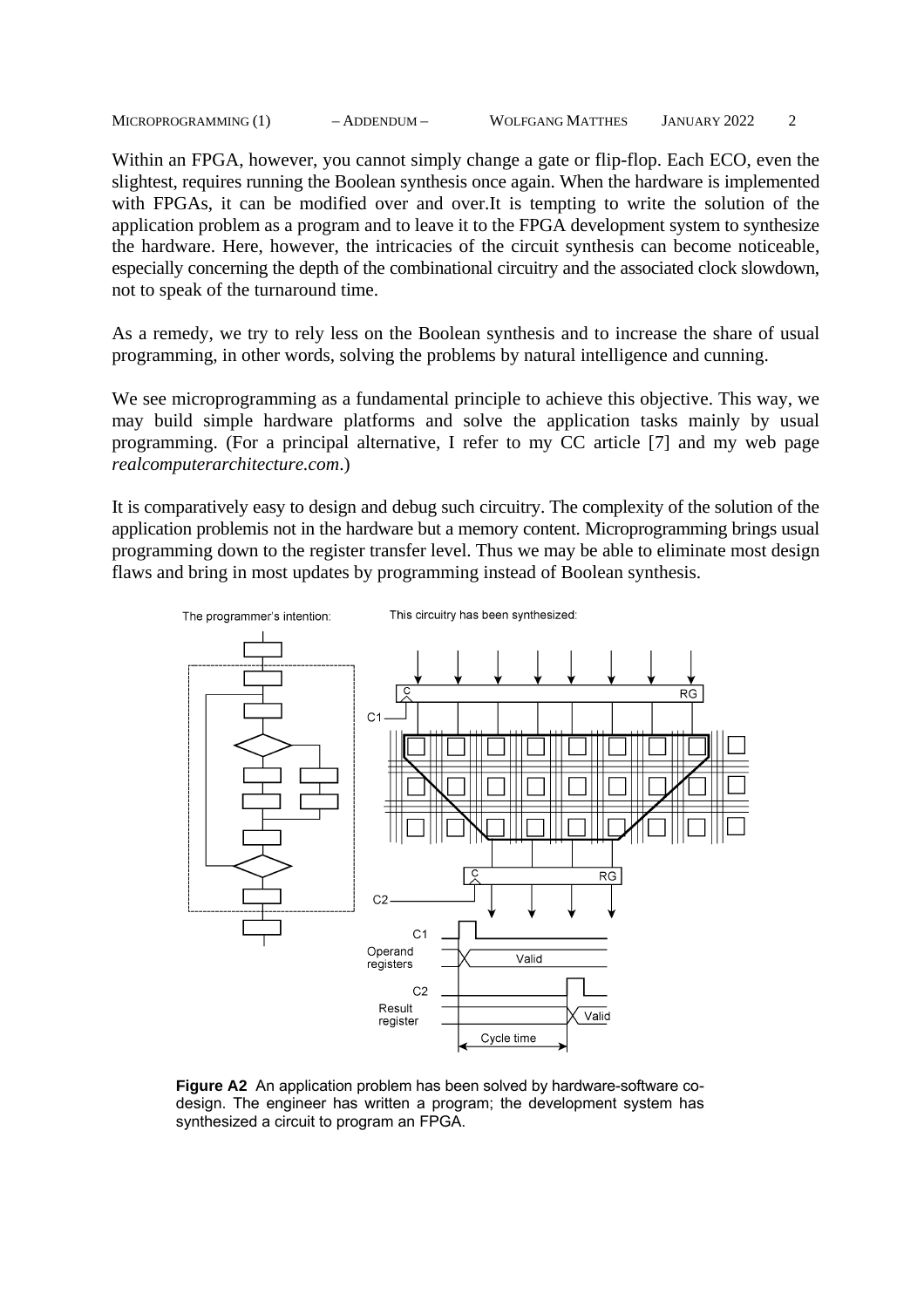

**Figure A3** Now, the program has been changed. Therefore, the circuit must be synthesized again. However, this can yield deeper combinational networks. Consequently, the cycle time has to be increased accordingly.

## **Opportunities where microprogramming could step in**

We expect opportunities on both ends of the performance and complexity spectrum.

#### **The low end**

It is about emulating state machines, even somewhat more complex ones. This is, so to speak, a natural domain of the small microcontrollers. Think, for example, about PICs, AVRs, 8051s, and the like.

Problem-solving may be easy. Only select a well-suited device and write a program. Sometimes, however, this will not fly.

In bygone times, the microcontroller I/O ports were plain registers and open-drain or tri-state driver stages. Nowadays, microcontroller manufacturers devote a considerable share of silicon real estate to complex programmable peripheral circuitry where each pin has its own register file.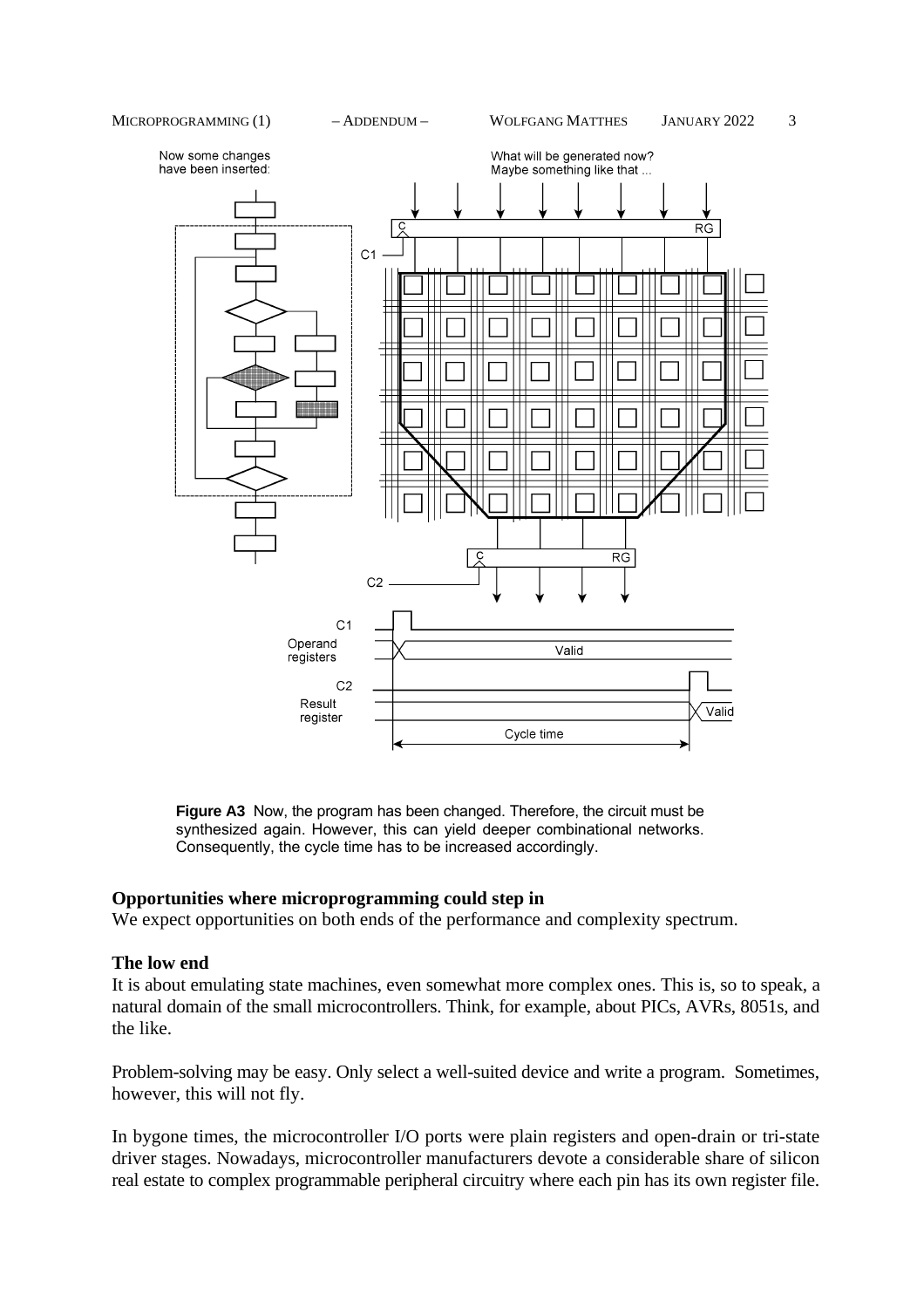Nevertheless, occasionally there may be no way to fit the microcontroller's peripherals to the intricacies of the application environment.

Therefore, you will have to choose a considerably more expensive platform (for example, a 32-bit RISC) or develop some application-specific circuitry.

Sometimes, the perfect IC would be a microcontroller core surrounded by arrays of FPGA-like logic cells, allowing you to design the peripherals yourself. If you need a 19-bit counter, then do not piffle around with 16-bit counter/timer units, interrupts, and so on, but don't hesitate to simply design one.



**Figure A4** How an ideal microcontroller could look. A programmable array of logic cells is the most versatile I/O interface. Application-specific I/O devices are synthesized as required.

## **Making good use of the principles of microprogramming**

This approach could lead to programmable peripherals or I/O processors or even replace the industry-standard microcontroller with a programmable core adapted to the requirements of the application.

Imagine a simple microcontroller core, as shown below. It is a single-address Harvard machine centered around an accumulator (or working register, respectively), somewhat similar to a renowned microcontroller family ([8] to [11]).

We may, however, confidently state that the principal idea of an accumulator-based singleaddress machine is free. It goes back to the pioneering work of John von Neumann and others.

The microinstruction is the generously dimensioned single-address instruction enhanced by additional functions. What we want to stress is that we can all details and dimensions tailor to our needs. Our design is, for example, not confined to 8 bits word length but may be synthesized for 19 bits if adequate to the application task. Furthermore, the microinstructions could be as long as appropriate, combining, for example, arithmetic functions, I/O accesses, and branching.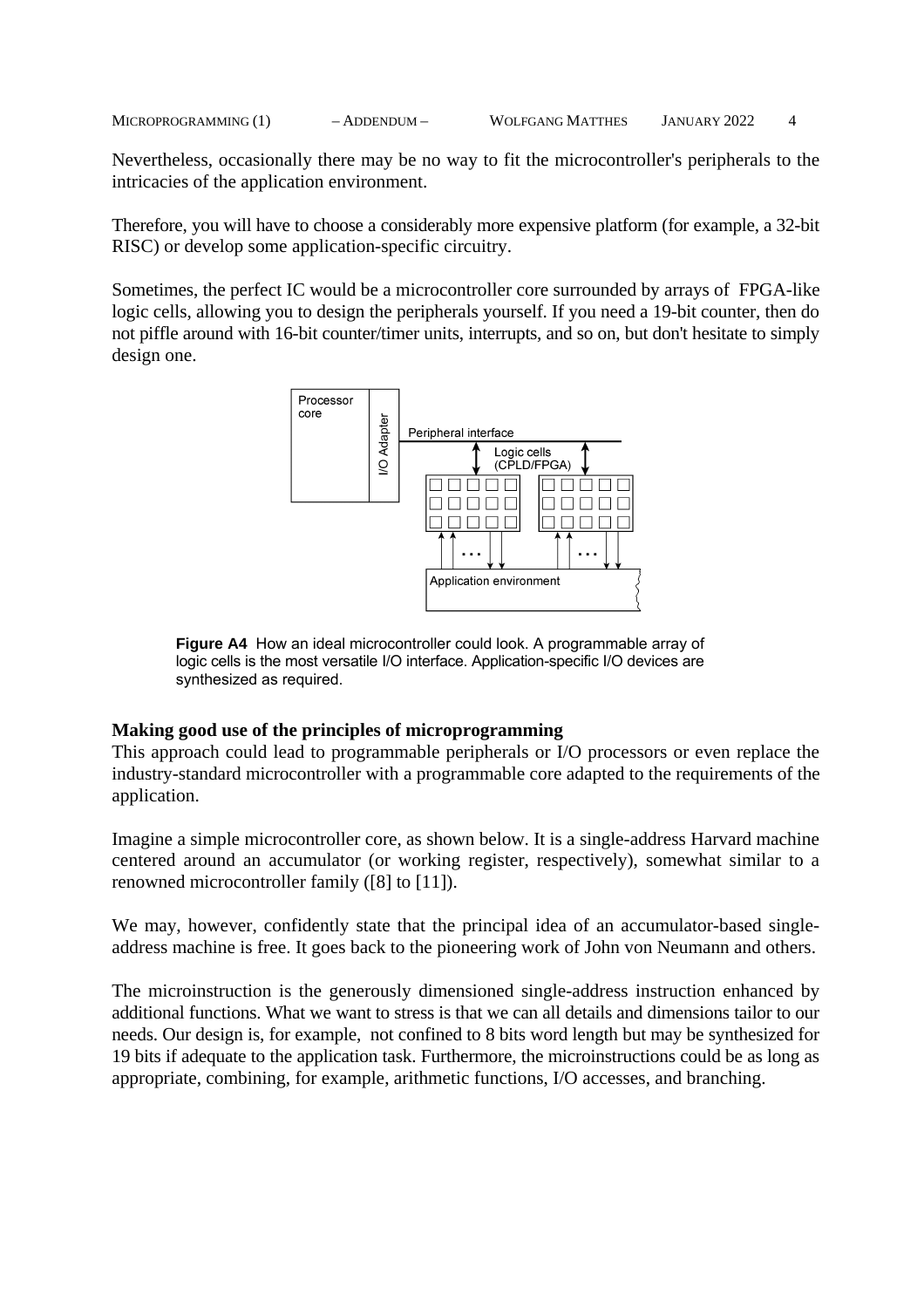MICROPROGRAMMING (1) – ADDENDUM – WOLFGANG MATTHES JANUARY 2022 5



**Figure A5** A small microprogrammable platform. It is a matter of opinion to call it a microcontroller and to liken it to a well-known architecture. Here, however, we emphasize the freedom to tailor the hardware to our needs. Typical examples are the word length, the format of the microinstructions, and application-specific peripherals.

#### **The high end**

Large FPGAs are populated by complex application-specific functional units, accelerators, and the like. Conventionally, RISC IP cores provide for initialization, parameter passing, communication, diagnostics, and other housekeeping work.

A microprogram control unit, appropriately and generously dimensioned, would show less overhead in dealing with the functional units, shorter latencies, and so on. It could be a companion to the RISC core or even replace it.

Within a functional unit, the complexity is not in the data paths but in the control section. The more straightforward the principles of operation are, the fewer opportunities may occur to commit design errors. To make the control sections of the functional units as straightforward as possible, the more complex functions may be assigned to the microprogram. It has extremely low latencies and can be tailored to particular requirements. So we can expect the decline of performance to be low, often even negligible. This is illustrated here by an example from the past.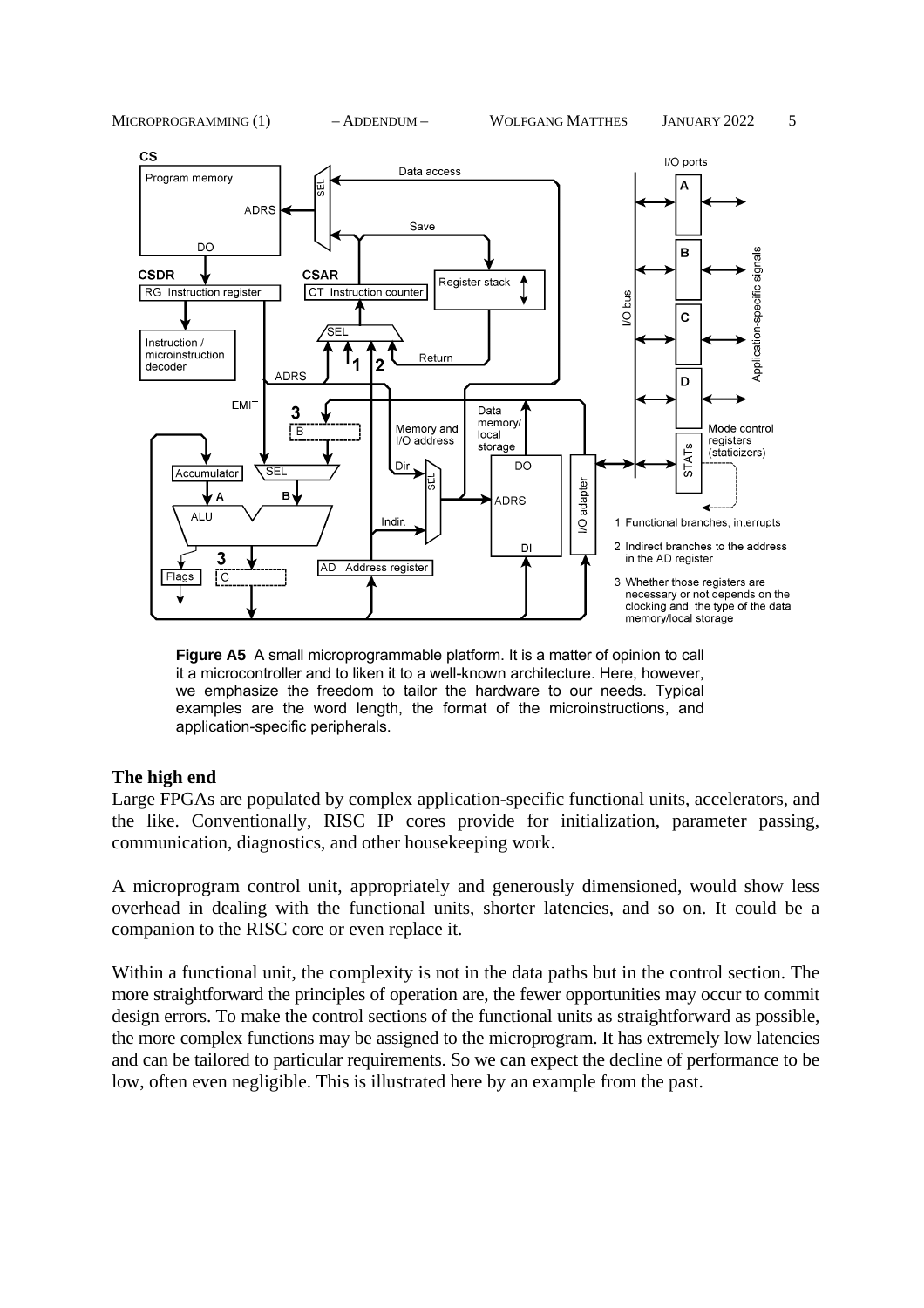



**Figure A6** A microprogram control unit acting as some kind of conductor.



**Figure A7** An example from the past. The I/O channels of the smaller models of IBM's system /360 and /370 are no completely independent functional units. Some channel functions have been assigned to the operation section (CPU, ALU) and the microprogram control section (some details may be found in [23] to [32]).

Our block diagram shows the basic functional units or sections of such a machine. The architecture provides for autonomous operation of the I/O channels. Once activated, for example,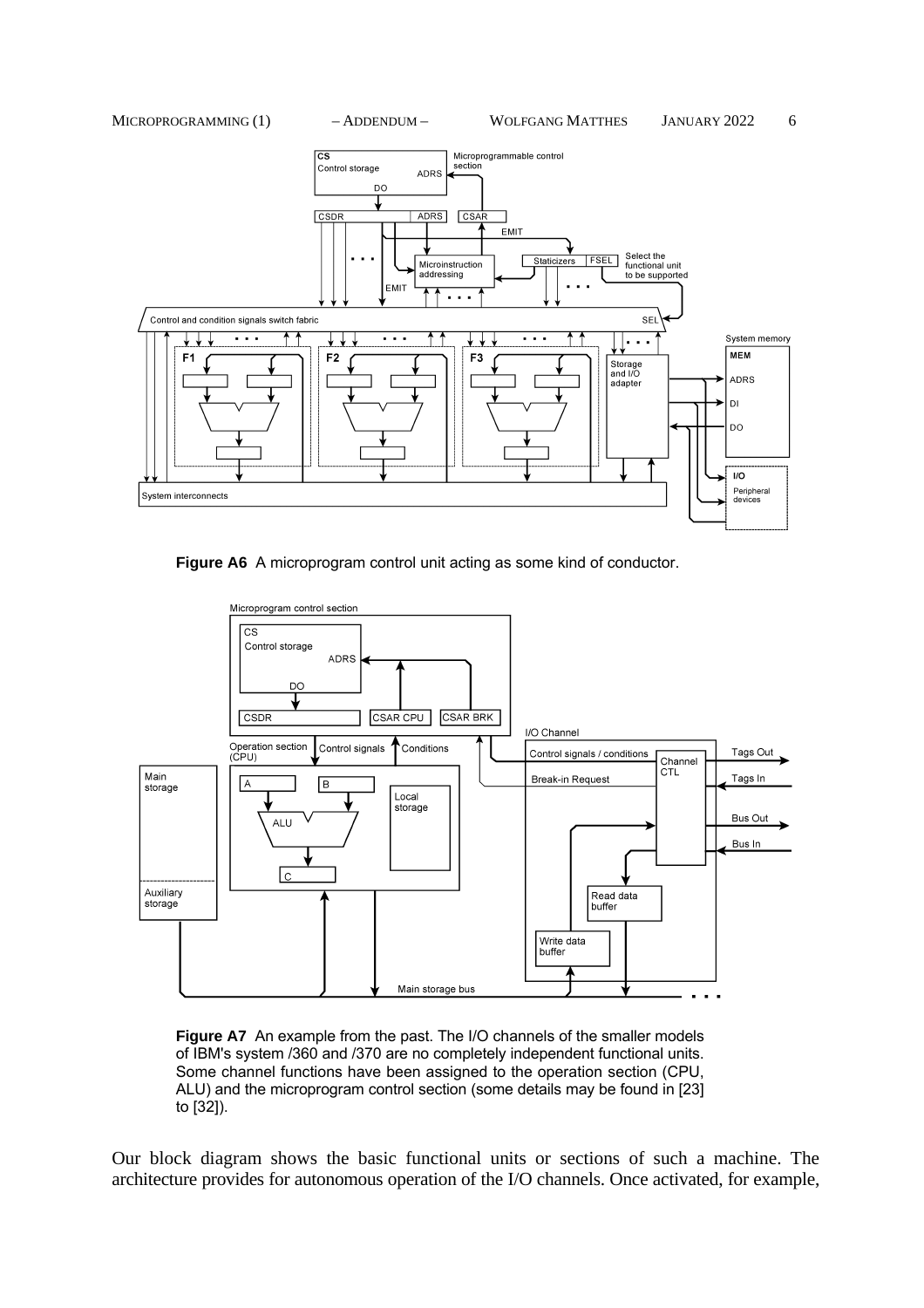by a Start I(O (SIO) instruction, they transfer data to and from the peripheral devices without programmed intervention. Both read and write data are buffered.

When a read buffer is full or a write buffer is empty, memory accesses are required. The channels control the I/O interface autonomously. Memory accesses, however, are executed via the ALU and are controlled by microprograms.

To empty or fill a buffer is not that simple. The memory address must be supplied and, after the access, incremented, the bytes transferred must be counted, and so on. Addressing the memory, incrementing the address, counting the bytes transferred, and so on is done via the ALU and controlled by microprograms. Thus the channels need no main storage interface, address registers, byte counters, and so on.

To call a supporting microprogram, a particular interrupt mechanism has been implemented. Such microprogram interrupts are called break-ins. They have nothing to do with the interrupts specified in the architecture. In our block diagram, the microprogram control unit has two control storage address registers (CSARs), one for the CPU and one for handling the break-ins (BRK).

The main storage is extended by an auxiliary storage area. There the CPU registers are saved, and the channels' memory addresses, byte counts, and so on are stored.

If a buffer is to be emptied or filled, the channel issues a break-in request, causing the second CSAR to address the control storage. The break-in microprogram saves the CPU registers, loads the channel address, the byte count, and the channel status, writes or reads the buffer content, does the housekeeping, and swaps the register contents again. Then it resumes CPU operation by switching back to the first CSAR.

The principal idea could be applied to FPGA-based machines, too. The control sections within the functional units are limited to comparatively straightforward sequential control tasks. The more complex control activities are assigned to microprograms called via break-in requests. The break-in mechanism may be a viable design idea to keep functional units not overly complicated. More details will be described in the 2nd article on this subject.

## **Functional branching**

The microinstruction delivers only a part of the address of its successors. The remaining bits are contributed by condition signals.

In the follwoing example, a single condition signal is inserted into the lowest-order address bit position. Those block diagrams supplement Figure 13 in the printed article.

Besides the conditions, one needs the immediate values 0 and 1 to access the next microinstruction unconditionally. These values can be included in the set of selectable conditions (a), or their insertion can be controlled by a particular field in the microinstruction, as shown in (b) or in Figure 13. A separate encoding has the advantage that the COND SEL field may be freely available if the next microinstruction is to be addressed unconditionally.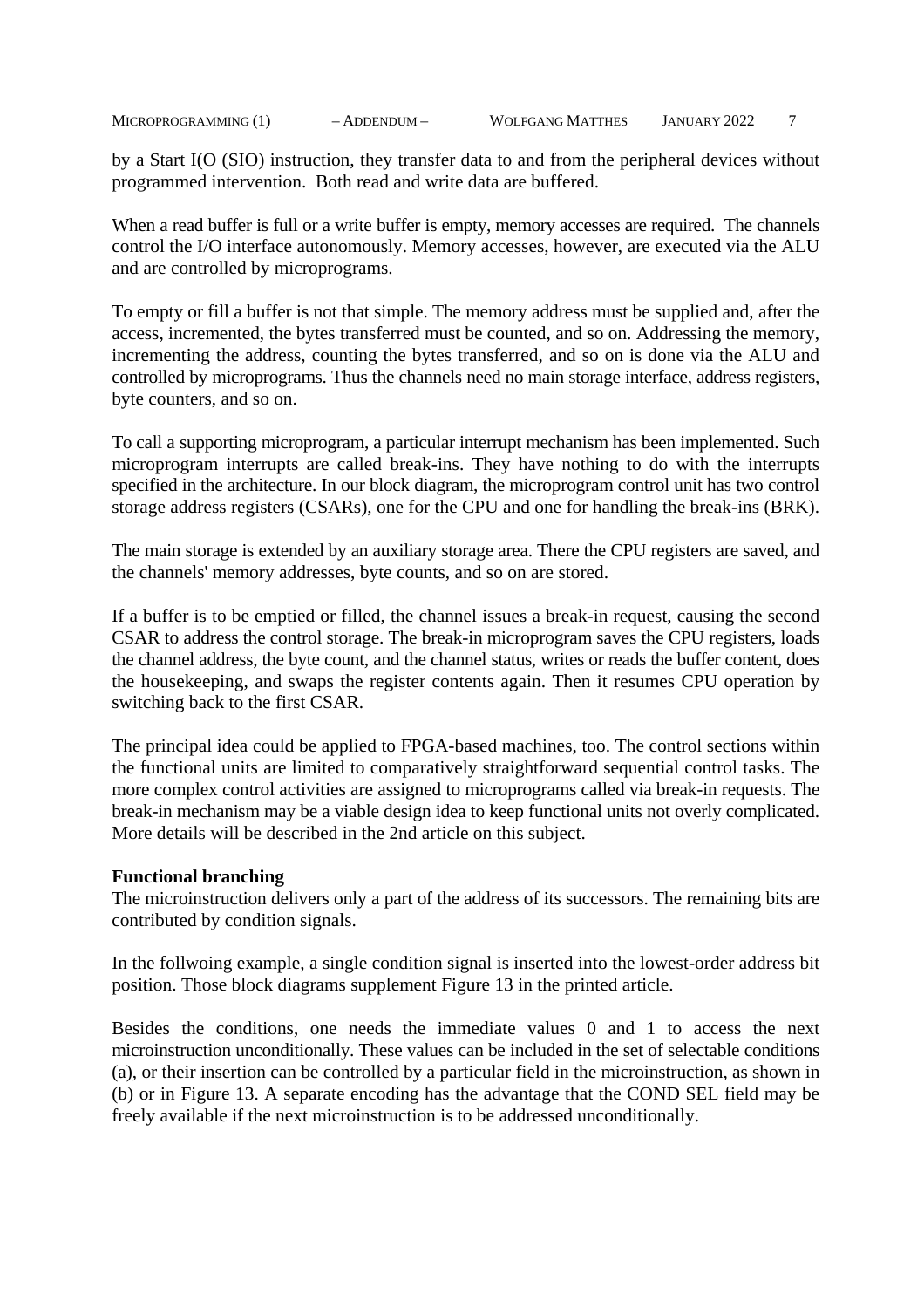





**Figure A8** Inserting immediate values 0 and 1 in the microinstruction address. Two alternatives.

## **Multiway branching**



**Figure A9** Inserting two condition signals into the microinstruction address allows branching in four directions.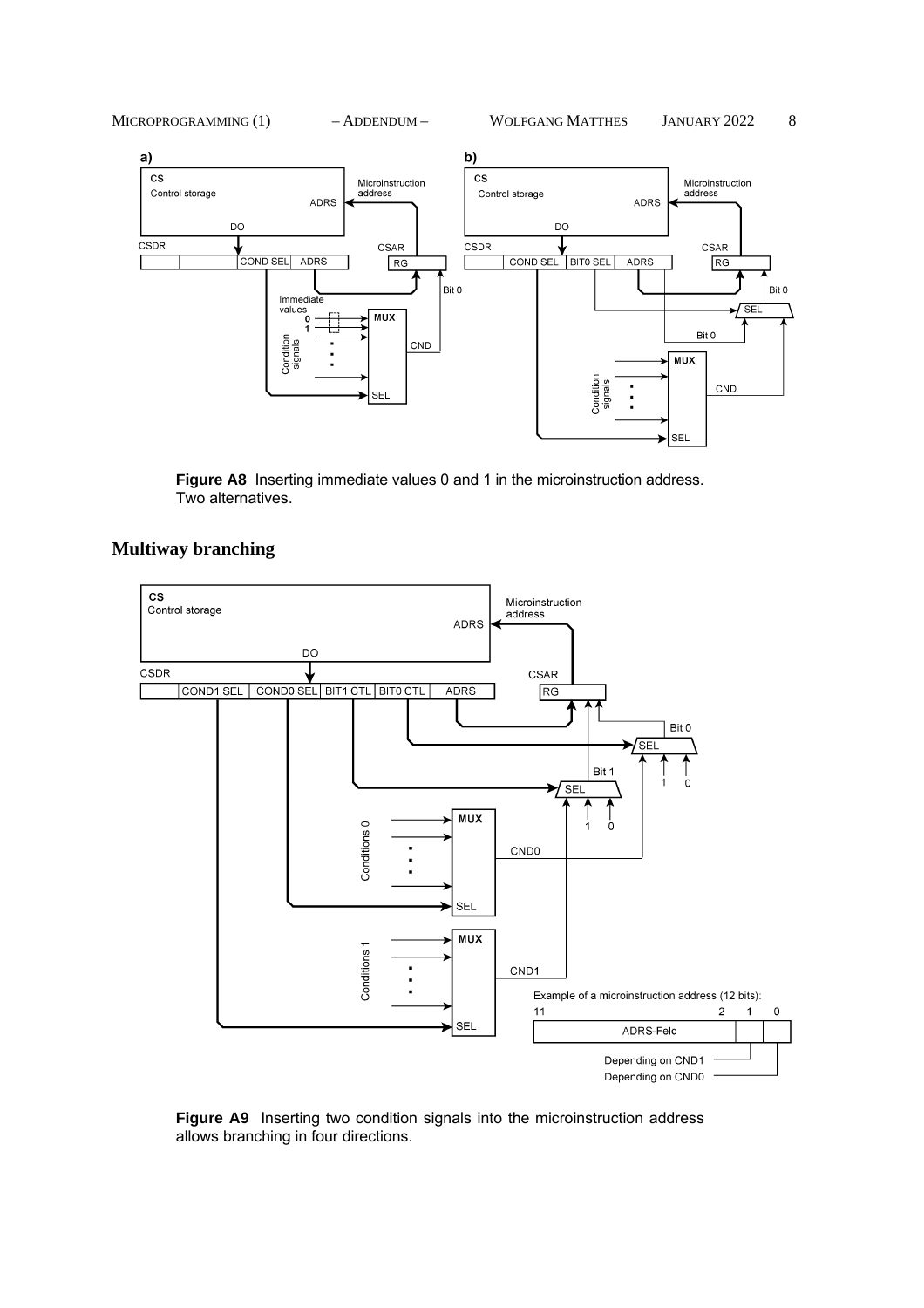

**Figure A10** An example from the past. Details, for example, in [31] and [32].

This diagram depicts 4-way and functional (multiway) branching as implemented in IBM's S/360 model 50. Four-way branching works as described above. The higher-order address bits may be immediates out of the microinstruction or taken from registers, staticizers, or other condition signals from various parts of the machine.

Inserting bits into an address means that an entire subspace of the address space may be occupied by microinstructions being potential successors. Hence microinstructions cannot be placed simply one behind the other.

When n bits are inserted into the lowest-order (rightmost) address bit positions, one of  $2<sup>n</sup>$  potential successors may be addressed. To avoid squandering address space, addresses are to be generated selectively.

The principal solution is to split up the total address space into segments, partitions, or the like. The address format depends on the number of potential successors (for example, whether the successor is to be selected within a block of 4, 16, or 64 microinstructions or within the whole address space).

In our example, the microinstruction address space is divided into 64 segments of 16 zones of four microinstructions, allowing for selectively placing microinstruction blocks of different sizes.

The segment, zone, and microinstruction addresses may be immediate values or put together from various signals and register contents.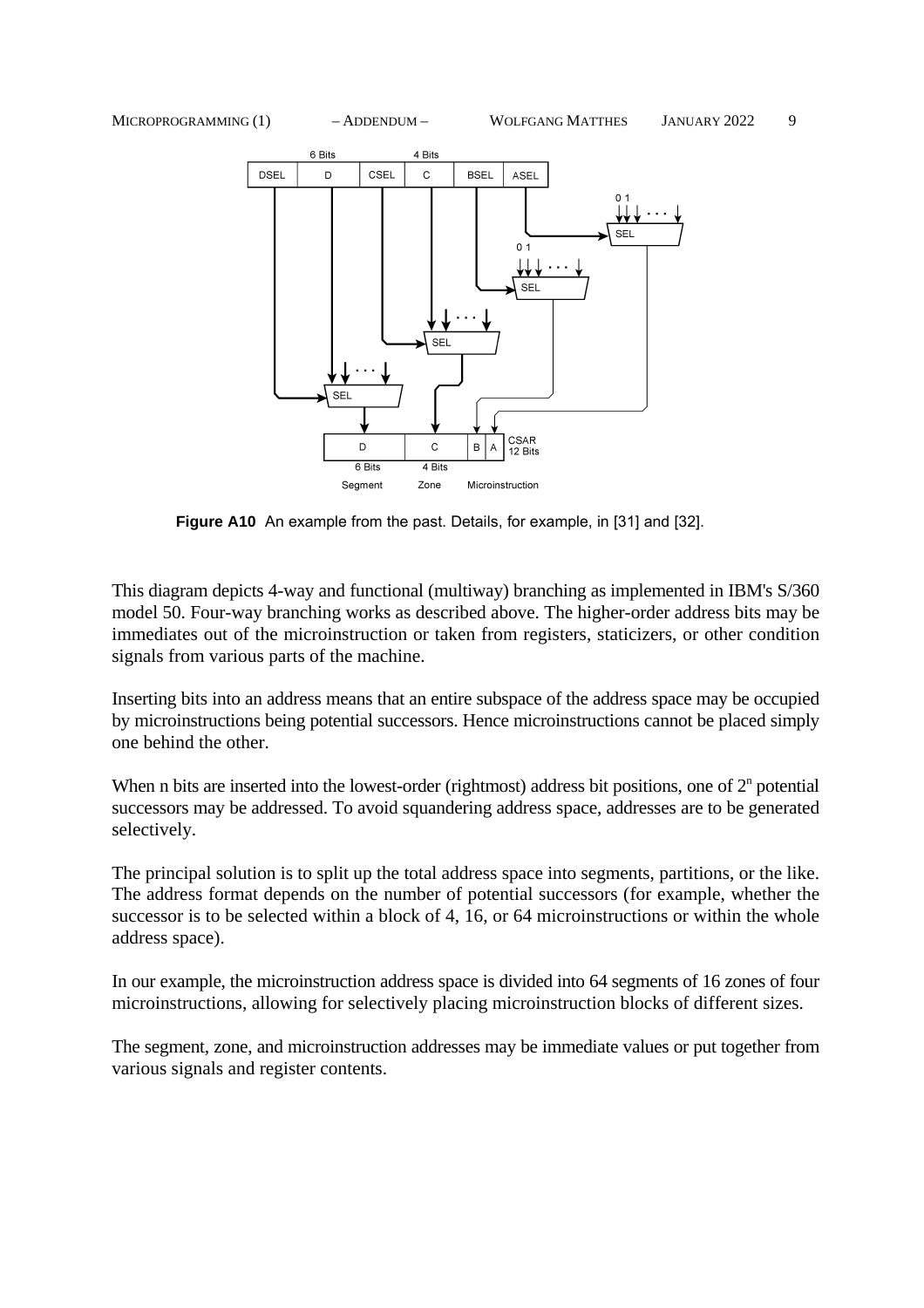

**Figure A11** How the address space is split up in segments, zones, and microinstructions.

#### **Clocking**

Clocking is a fundamental task in circuit design. The microprogram-controlled machines of the past had several clock phases and clock pulses committed to particular functions. They were generated even with monostable multivibrators or delay lines. This cannot be applied to the clock systems of the FPGAs. When logic was built on printed circuit boards, clock pulses could be generated in whatever way was deemed appropriate. You also had the choice between latches and flip-flops. In the FPGA, on the other hand, we have to use what is prefabricated, the logic cells with edge-controlled flip-flops, the clock signal paths, and the clock generation and management. But we can work with extremely high clock frequencies.

Our circuits are operated by clocks running continuously. The registers, counters, and flip-flops are controlled with enable signals (Clock Enable CE, Load Enable LD, and so on). A CLR signal is not an erase pulse but a signal allowing the register to be cleared; an LD signal is not a load pulse but a signal allowing the register to be loaded. What these signals enable or allow, respectively, becomes effective with the next clock edge. Most of our block diagrams do not show the clock signals and the clock inputs of the components.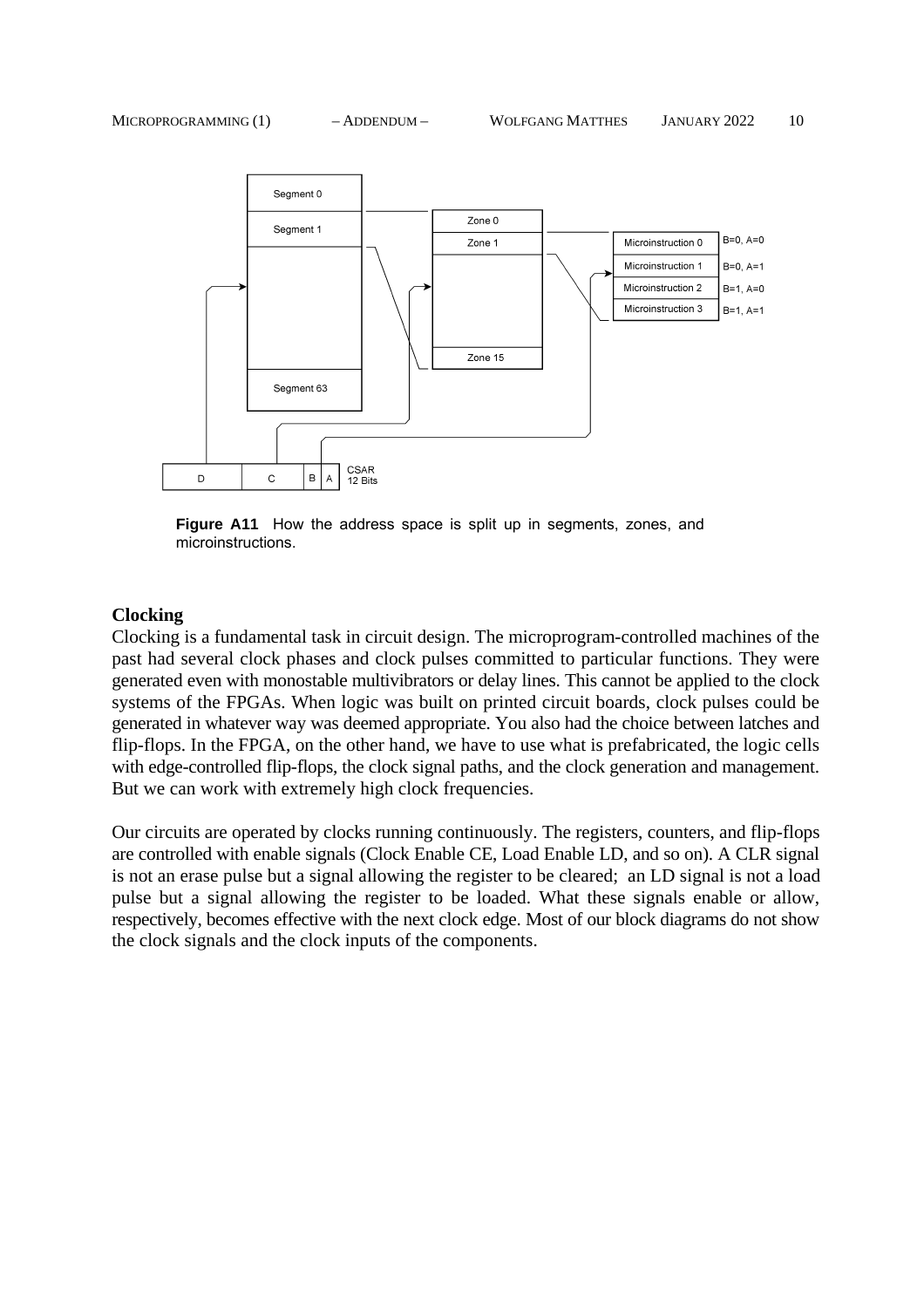

**Figure A12** Single-phase and multi-phase microinstruction cycles.

- a) The single-phase microinstruction cycle. A single clock signal is applied to all flip-flops. The clock cycle is the microinstruction cycle. When flip-flops switch with a particular clock edge, all enable signals must be valid before this edge occurs. The successor to the current microinstruction must be selected before loading the microinstruction register CSDR (1). The corresponding control signals cannot be attached to the microinstruction register because then they would be effective only in the next microinstruction cycle (2). Hence they must be attached to the outputs of the control storage.
- b) The multi-phase microinstruction cycle. It makes sense to divide the microinstruction cycle into at least two phases. Then the control signals may be connected to the microinstruction register CSDR. At the beginning of the first phase (P1), the microinstruction register is loaded. Then the microinstruction fields are decoded. The control signals pass through the signal paths and combinational circuits. This way, the address of the next microinstruction has been obtained too. In the second phase (P2), it is loaded into the microinstruction address register CSAR.



**Figure A13** The simplest multiphase clock is the two-phase clock, which results when both edges of a single clock signal are used.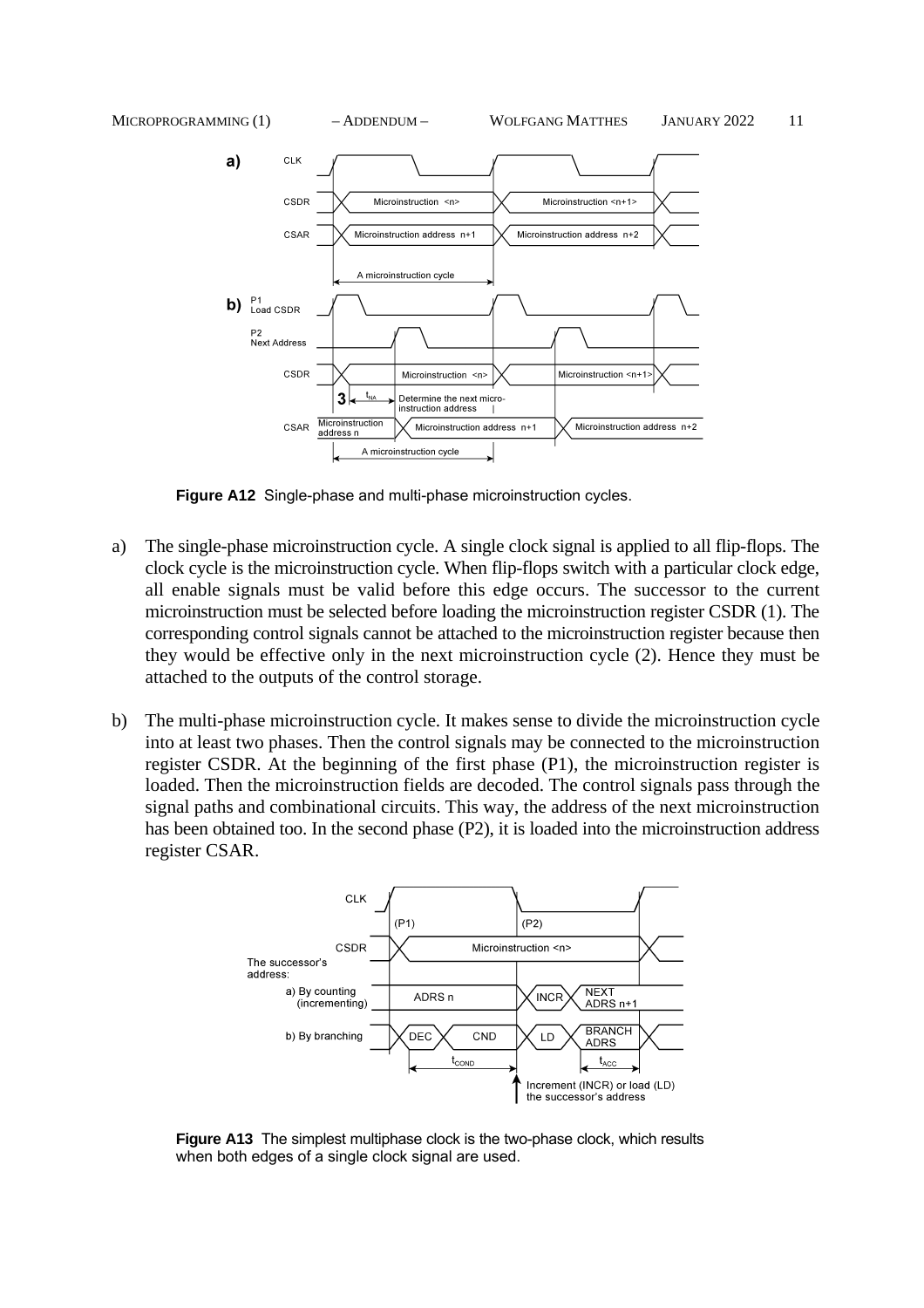| MICROPROGRAMMING (1) | $-$ ADDENDUM $-$ | <b>WOLFGANG MATTHES</b> | <b>JANUARY 2022</b> |  |
|----------------------|------------------|-------------------------|---------------------|--|
|                      |                  |                         |                     |  |

#### **Condition signals**

It must be possible to branch on conditions. The microprogram control unit is a clock-synchronous state machine. Therefore, condition signals must be synchronized when not generated inside. It is essential when the condition signals deciding about the next microinstruction must be valid. There are three basic alternatives.



**Figure A14** When must the condition signals be valid? Three basic alternatives.

- a) At the beginning of the microinstruction. The microinstruction evaluates conditions that have been selected before. Fetching the next microinstruction can then begin immediately. Many microprogram control units work this way. Processing or I/O microinstructions select the conditions; branch microinstructions decide about the next microinstruction.
- b) In the same microinstruction. The fields of the current microinstruction determine how the conditions are obtained. Therefore, the successor's address will be available only later in the cycle. If the cycle time is given, the control storage must have a correspondingly short access time. Otherwise, the microinstruction cycle must be longer. Since the microinstruction selects or generates the branch conditions itself, we will often get by, however, with a single microinstruction where otherwise we would have needed two or more microinstructions.
- c) At the end of the microinstruction cycle (late branching). When the current cycle begins, the microinstruction causes all successors to be read in parallel. In the meantime, the conditions are queried. Both activities take place at the same time. Calculations, comparisons, querying of conditions, and the like overlap the fetching of the next microinstructions. At the end of the microinstruction cycle, the conditions have become valid too. Accordingly, at the beginning of the new microinstruction cycle, the successor is selected from the microinstructions that have been read in advance.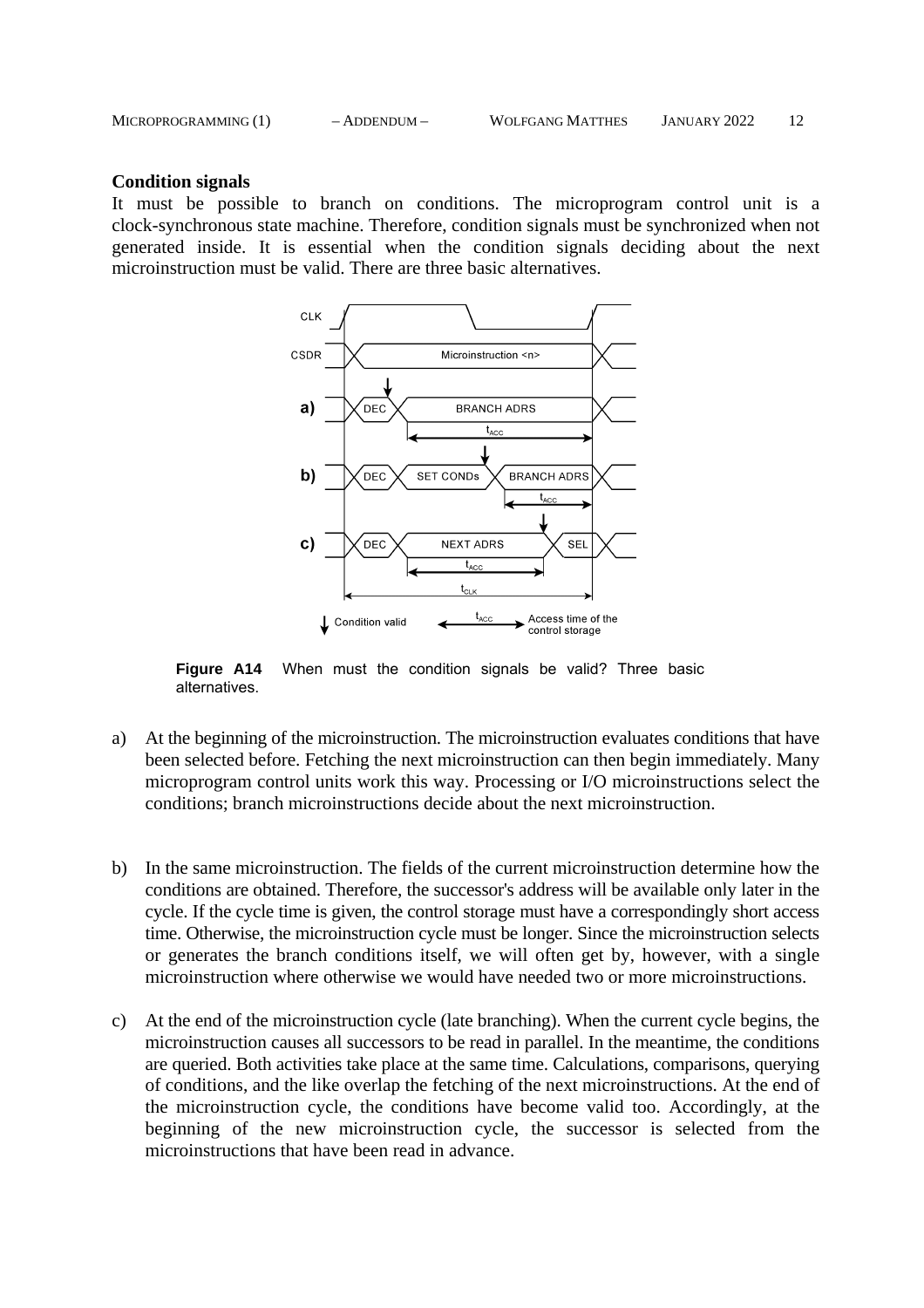|  | MICROPROGRAMMING (1) | $-$ ADDENDUM $-$ | <b>WOLFGANG MATTHES</b> | JANUARY 2022 |  |
|--|----------------------|------------------|-------------------------|--------------|--|
|--|----------------------|------------------|-------------------------|--------------|--|

## **Synchronization**

Synchronization means to sample signals coming from outside, making them fit the timing requirements of a clocked (in other words, synchronous) circuitry ([12] to [16]).

## **Synchronization circuits (synchronizers)**

Concerning the I/O ports of the microcontrollers, synchronizers are usually considered self-evident. In many datasheets and manuals, they are not even mentioned and not shown in the block diagrams. When designing circuitry, however, you will have to solve the problem by yourself. (At that, you should heed a particular pitfall: I/O ports have built-in synchronizers, the bus systems of the microprocessors typically do not.)

The most straightforward synchronizer is a D-type flip-flop connected to the asynchronous input signal and a clock.



**Figure A15** The most straightforward synchronizer.

## **Clock and Data – the Setup-Hold Interval**

There are two data sheet values relating to an interval in which the data must have settled, the setup time and the hold time.

The setup time is the minimum interval in which the signals must be valid and settled before the clock edge triggers the flip-flop.

The hold time is the minimum interval the signal must be kept valid and settled after the clock edge. To many flip-flops, a hold time of zero is specified. Then the input signal may change once the clock edge has passed the threshold voltage.

## **Metastable states**

The synchronization is a sampling process, the signal being sampled, for example, by the low-to-high edge of the synchronization clock. But what happens when the input signal of a flip-flop changes in the setup-hold interval surrounding a clock edge? Sometimes nothing special will happen; the flip-flop will either change its state or keep the previous one. However, there is a critical time interval within the setup-hold interval. Its width depends on the circuit technology and the structure of the flip-flop (we speak of picoseconds here; approx. 1 to 150 ps are typical).If the input signal changes within this interval, the flip-flop may enter an intermediate state, called the metastable state. In such a state, the flip-flop emits output signals that do not correspond to one of both logic levels.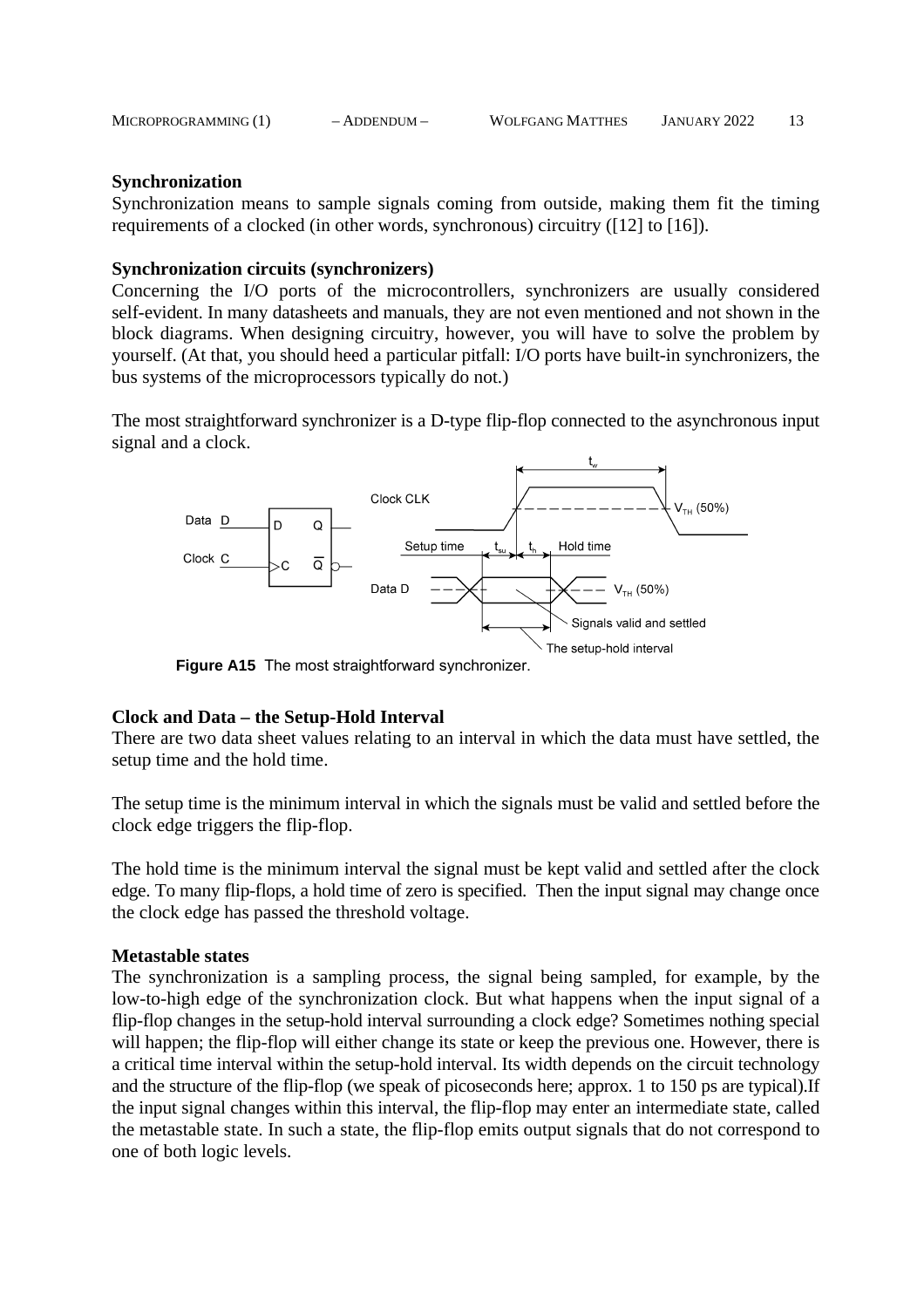

**Figure A16** Output signals of a synchronization flip-flop. a) correct output signal; b), c) output signals typical of metastable states. After a while, the metastable state fades away; the signal then enters one of the two logic levels.

Such metastable states are unavoidable. One can only wait a particular time (settling time), hoping the metastable state has then vanished.

Occasionally, it may happen that it does not vanish. This is deemed a failure. How often will it occur? The relevant characteristic parameter is the mean time between failures (MTBF). If it exceeds the typical lifetime of the hardware considerably or meets the customer's requirements, then we may be content.



**Figure A17** Metastable states will settle if we wait long enough. a) The settling time ∆t is obviously too short. b) The settling time is long enough; the downstream flip-flop sees a valid logic level at its input. 1 - invalid, 2 - valid logic levels. The settling time is usually not implemented by a delay line but by a clock cycle.

It is essential to synchronize all signals from outside with separate flip-flops and to provide enough settling time between synchronization and the clocks of the downstream flip-flops. Often, a clock cycle will suffice. FPGA manufacturers mention millions of years MTBF if allowing for a settling time of 5 ns, for example.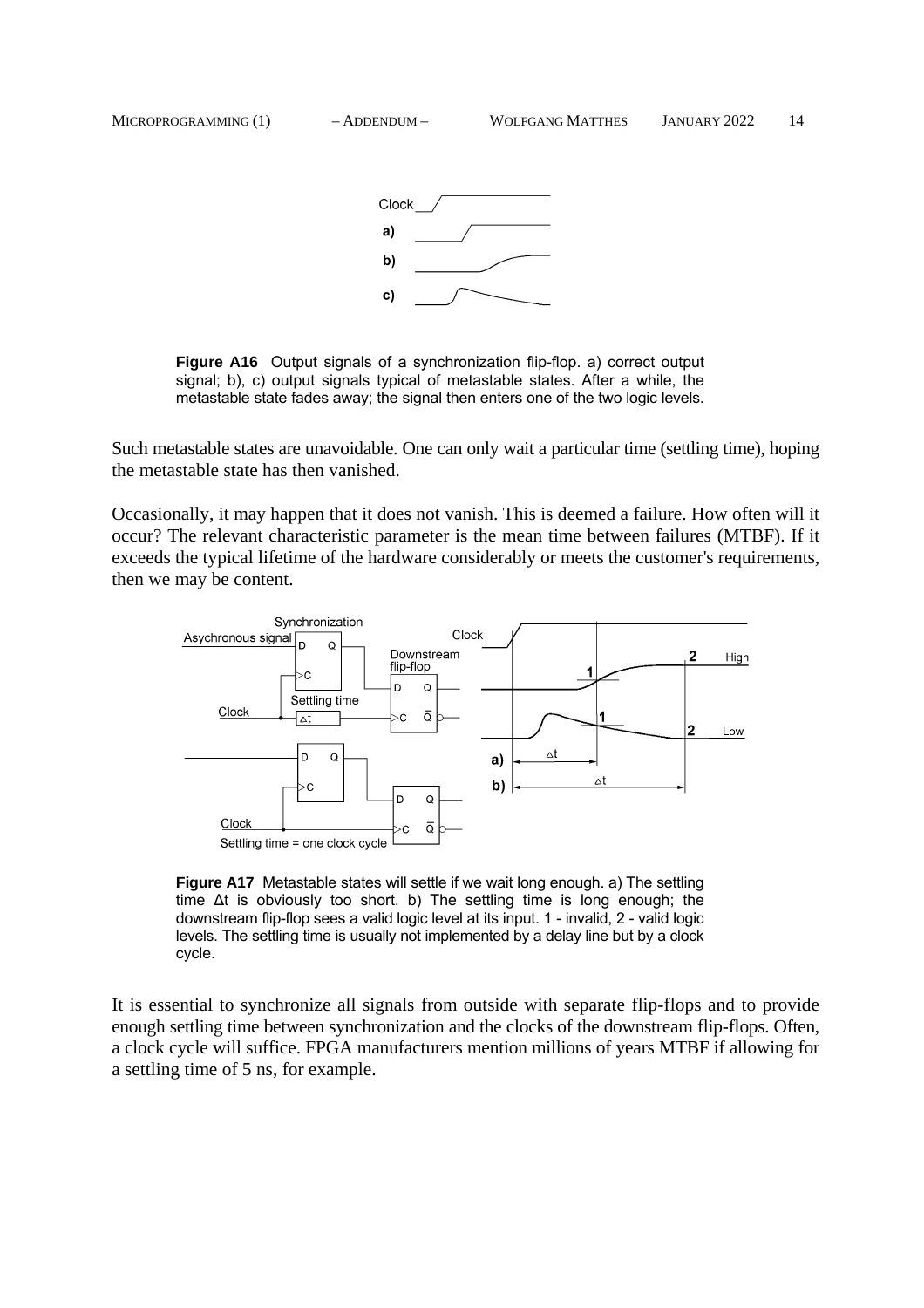

**Figure A18** A typical synchronization problem in a microprogram control unit.

- a) All condition signals are synchronized. Synchronization does not depend on condition selection. SYNC CLK could be the clock pulse at the beginning of the cycle.
- b) The selected condition signal is synchronized. Three clock phases are needed to make this circuit work. The first loads the microinstruction into the microinstruction register. The second synchronizes the selected condition. The third causes the microinstruction address to be loaded or incremented (depending on whether the branch is to be taken or not).

## **Typical design flaws:**



**Figure A19** Synchronize all the asynchronous signals. Do not connect them unsynchronized to downstream flip-flops.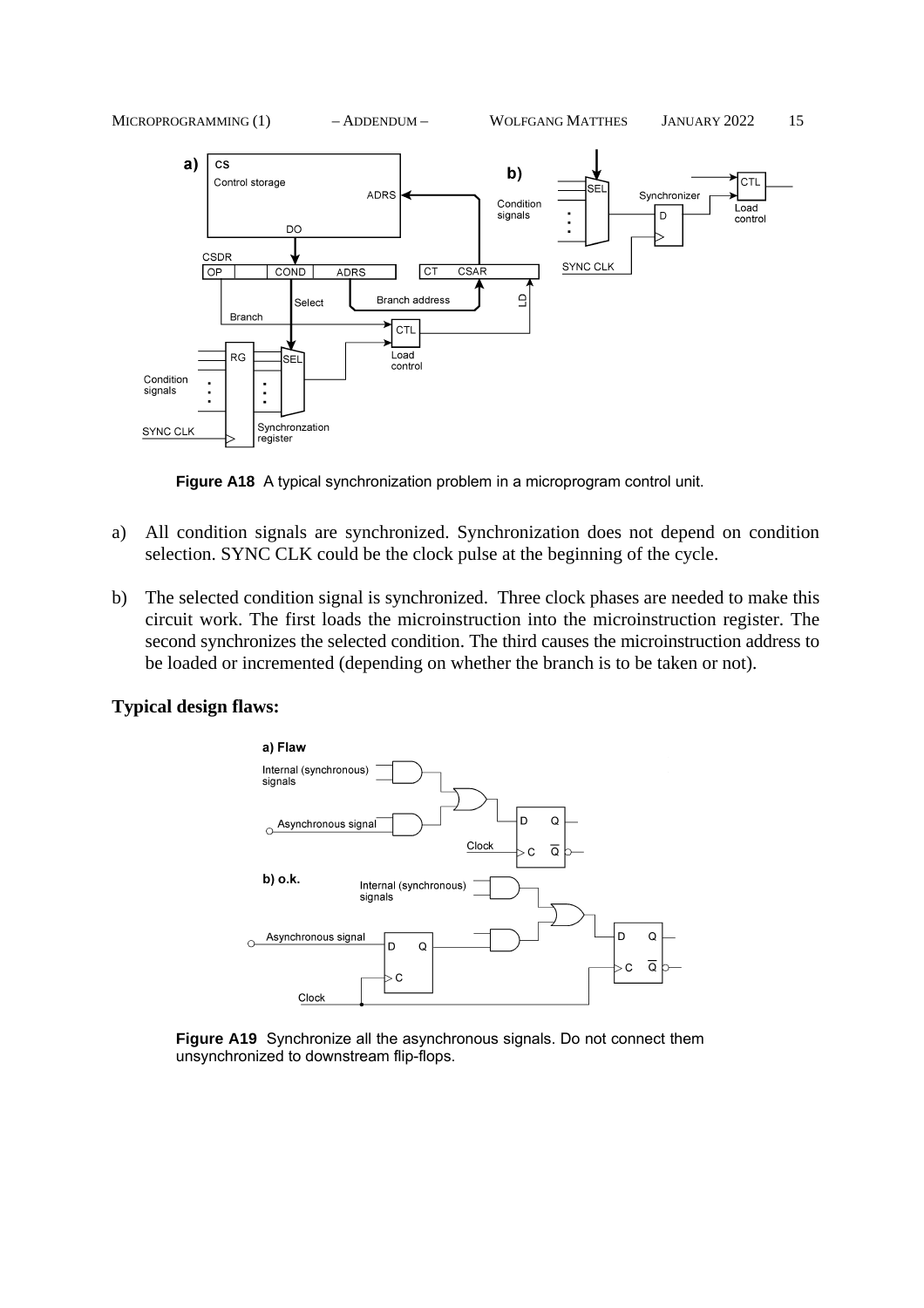

**Figure A20** Synchronize each asynchronous signal with only one flip-flop. Otherwise, SYNC\_1 might show a different signal level than SYNC\_2. Add driver stages if you need a higher fan-out.

We presuppose that you are familiar with this basic tenet of digital technology and consider it when designing. For the sake of clarity, we have therefore omitted the synchronization circuits in most of the figures.

#### **Writing microprograms**

Pursuing a small project, we cannot expect a fully-fledged compiler. Instead, we must be content with an assembler. Principally, this is a program that converts symbolic names into bit patterns. There are several ways to provide such a development tool, the meta-assembler, the macroassembler, and the homemade assembler.

Meta-assemblers are designed to generate assemblers for any machine code. You have only to set up the corresponding tables.

Any somewhat advanced macro-assembler can generate any bit pattern from any number of parameters. It is thus possible to define the microinstructions as macros. The parameters of the macros can be numerical values, symbolic addresses (labels), or symbolic identifiers (the latter are to be defined using EQ statements).

A homemade assembler is not that difficult to write. At its core, it's just a program searching in tables. If the tables can get large, searching should be programmed adequately, for example, by hashing algorithms. However, if the tables are not too large (at most a few thousand entries), they can also be scanned item by item (linear search).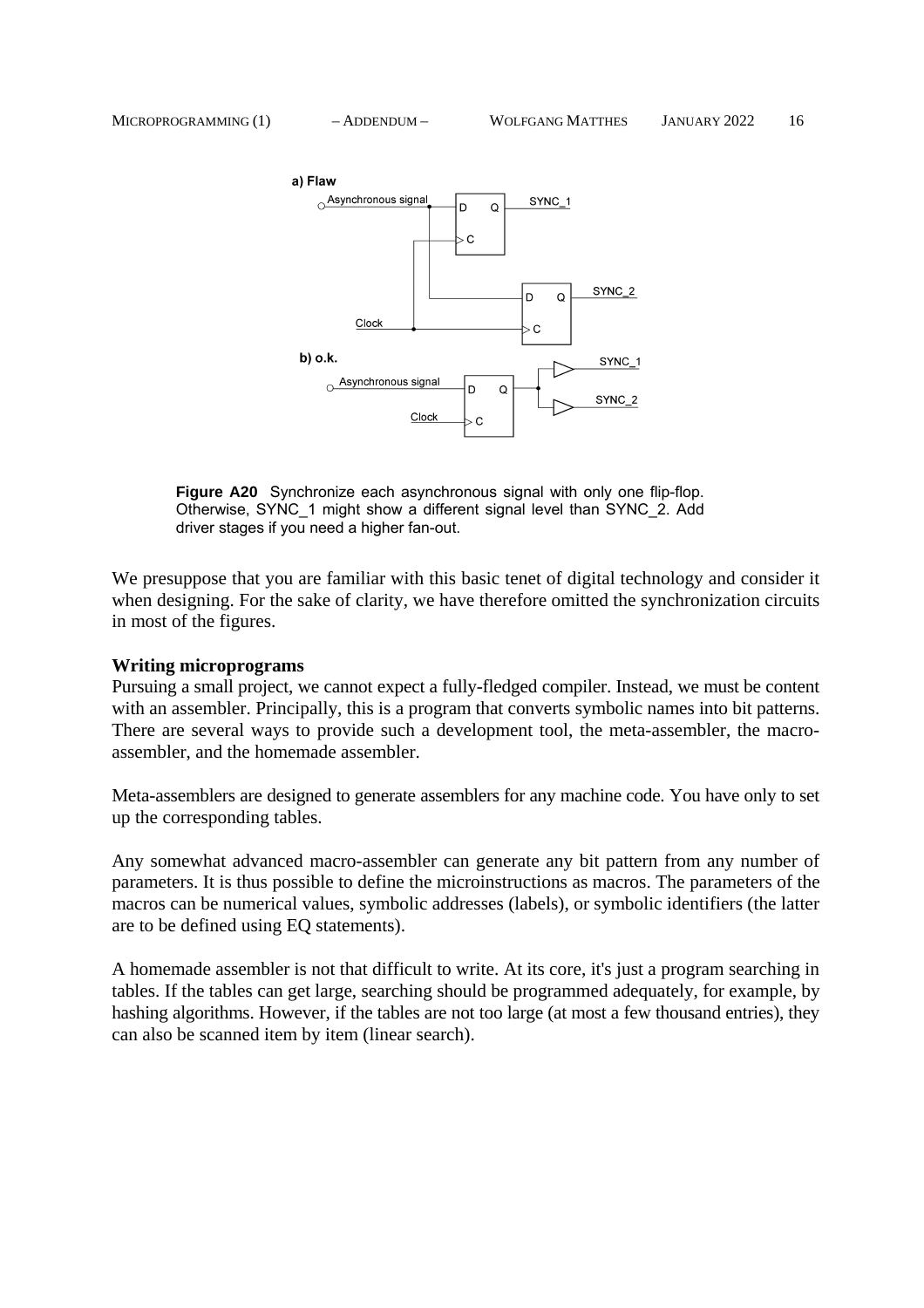



In our example, we use a comparatively basic macro-assembler. It is part of the AVR Studio (Atmel / Microchip). a) shows a fictitious microinstruction format, b) the bit pattern of the call example given under d). The microinstruction is 32 bits long. It is captured as a macro called *special* (c). The contents of the microinstruction fields are the macro parameters @ 0 to @ 5. The 32 bits are split up into two 16-bit words. The bit positions to be inserted are cut out of the transferred parameters (by AND-ing;  $\&$ ), shifted appropriately ( $<<$  or  $>>$ ), and inserted into the respective word (by OR-ing; |). d) shows an example of a call. Instead of the numerical values, symbolic addresses (labels) or identifiers (mnemonics) can be entered too.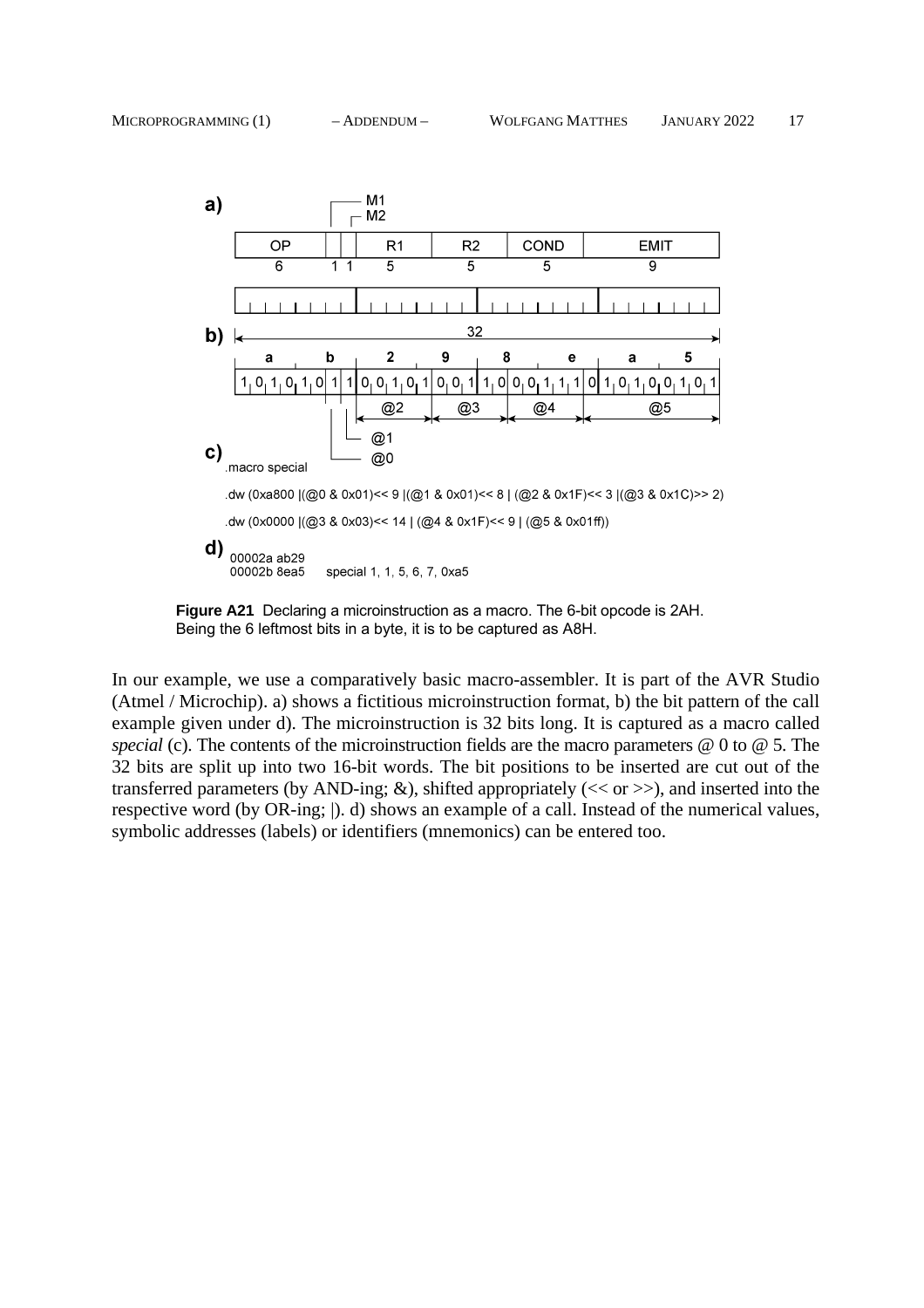## **References**

Our list begins with the pioneering paper of Maurice V. Wilkes. Then we mention two vintage textbooks. The literature of the past deals mainly with details of the technology at the time. College textbooks address the topic merely superficially. The most authoritative and inspiring sources are the handbooks and manuals of machines really built. [18] to [33] are a small selection, here restricted to vintage mainframe machines, above all IBM's S/360. Devouring such sources, you may skip the machine-specific details and concentrate on the principles. In [6], I have tried to cover the subject comprehensively, of course with state-of-the-art implementations and applications in mind.

- [1] Wilkes, Maurice V.: The Best way to Design an Automatic Calculation Machine. Report of Manchester University Computer Inaugural Conference, July, 1951, p. 16–18.
- [2] Wilkes, Maurice V.; Stringer, J. B.: Microprogramming and the Design of the Control Circuits in an Electronic Digital Computer. Proceedings Cambridge Philosophical Society, Vo. 49, No. 2, 1953, p. 230–238.
- [3] Wilkes, Maurice V.: The Growth of Interest in Microprogramming: A Literature Survey. Computing Surveys, Vol. 1, No. 3, September 1969, p. 139–145.
- [4] Husson, Samir S.: Microprogramming. Principles and Practices. Prentice-Hall, 1970.
- [5] Agrawala, Ashok; Rauscher, Tomlinson G.: Foundations of Microprogramming: Architecture, Software, and Applications. Academic Press, 1975.
- [6] Matthes, Wolfgang: Mikroprogrammierung. Prinzipien, Architekturen, Maschinen. ISBN 978-3-8325-5234-3. Logos, 2021.
- [7] Matthes, Wolfgang: Resource Algebra and the Future of FPGA Technology. Circuit Cellar, Issue 317, December 2016, p. 18-27.

*Small microcontrollers:*

- [8] PICmicro Mid-Range MCU Family. Microchip Technology Inc., 1997.
- [9] PIC16(L)F1508/9 20-Pin Flash, 8-Bit Microcontrollers with XLP Technology. Microchip Technology Inc., 2011–2014.
- [10] PIC17C7XX High Performance 8-bit CMOS EPROM Microcontrollers with 10-bit A/D. Microchip Technology Inc., 1998–2013.
- [11] PIC18(L)F67K40 64-Pin, Low Power, High Performance Microcontrollers with XLP Technology. Microchip Technology Inc., 2016–2017.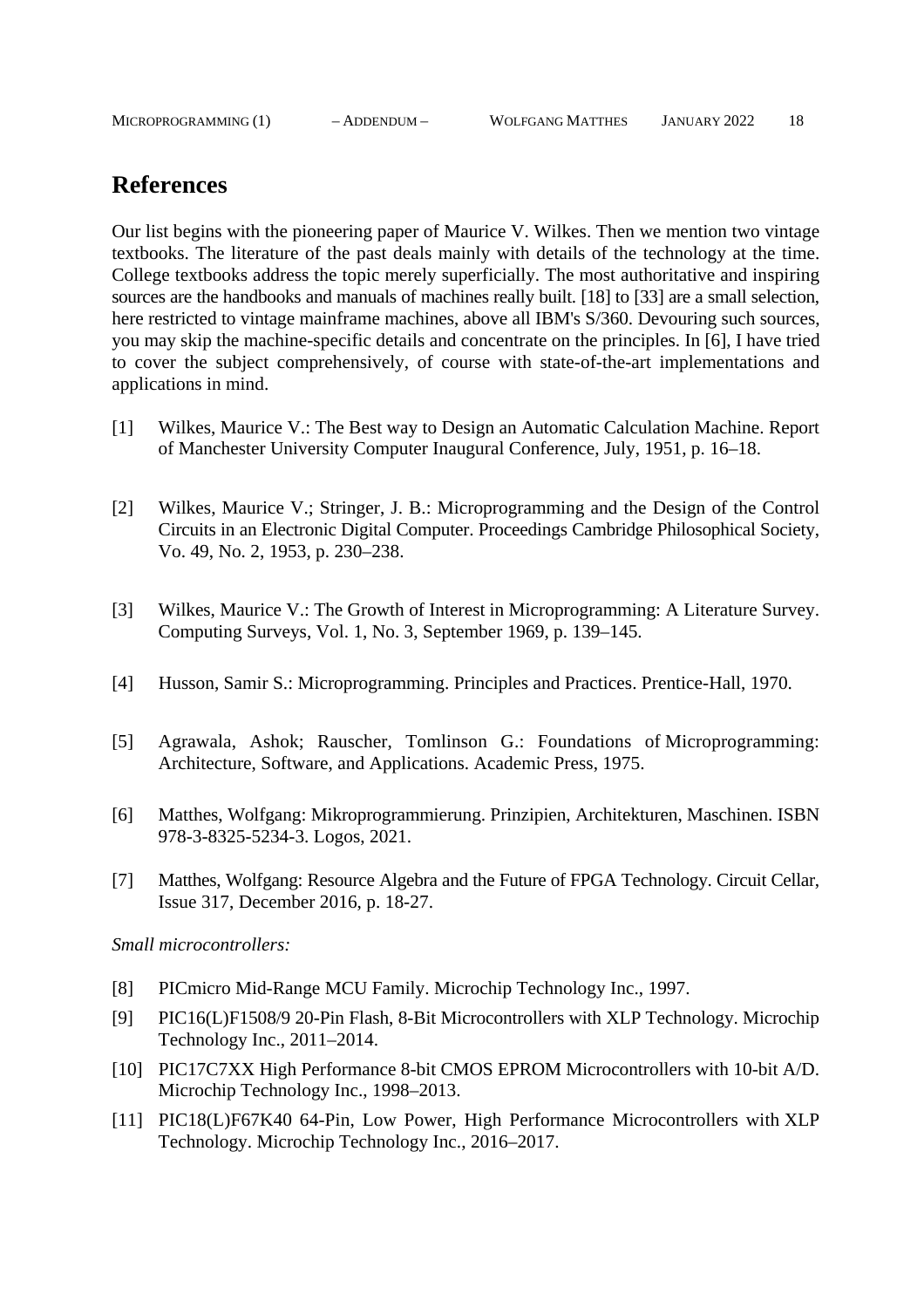*Synchronization and metastability:*

- [12] Johnson, Howard; Graham, Martin: High-Speed Digital Design. A Handbook of Black Magic. Prentice-Hall, 1993.
- [13] Dally, William J.; Poulton, John W.: Digital Systems Engineering. Cambridge University Press, 1998.
- [14] Becke, Georg; Haseloff, Eilhard: Das TTL-Kochbuch. Digitaler Schaltungsentwurf in Theorie und Praxis. Texas Instruments, 1996.
- [15] Metastable Response in 5-V Logic Circuits. SDYA006. Texas Instrumens, 1997.
- [16] Alfke, Peter; Philkofsky, Brian: Metastable Recovery. XAPP094. Xilinx, 1997.
- [17] Metastability in Altera Devices. AN-042-04. Altera, 1999.

*Microprogrammed machines:*

- [18] An Introduction to Microprogramming. IBM Corporation, 1971.
- [19] IBM System/360 Model 25 Functional Characteristics. IBM Corporation, 1972.
- [20] IBM System/360 Model 25 Microprogram Listing System/360 Emulator. IBM Field Engineering Education Supplementary Course Material. IBM Corporation, 1970.
- [21] 2025 Processing Unit. IBM Field Engineering Education Student Self-Study Course. IBM Corporation, 1969.
- [22] 2025 Processing Unit. IBM Field Engineering Theory of Operation. IBM Corporation, 1968.
- [23] 2030 Processing Unit IBM Field Engineering Manual of Instruction. IBM Corporation, 1965.
- [24] System /360 Model 30 IBM Field Engineering Handbook. IBM Corporation, n. d.
- [25] System /360 Model 30 2030 Processing Unit. IBM Field Engineering Theory of Operation. IBM Corporation, 1967.
- [26] System /360 Model 40 Functional Units. IBM Field Engineering Manual of Instruction. IBM Corporation, 1970.
- [27] System /360 Model 40 CPU and Channels. IBM Field Engineering Supplementary Course Material. IBM Corporation, 1970.